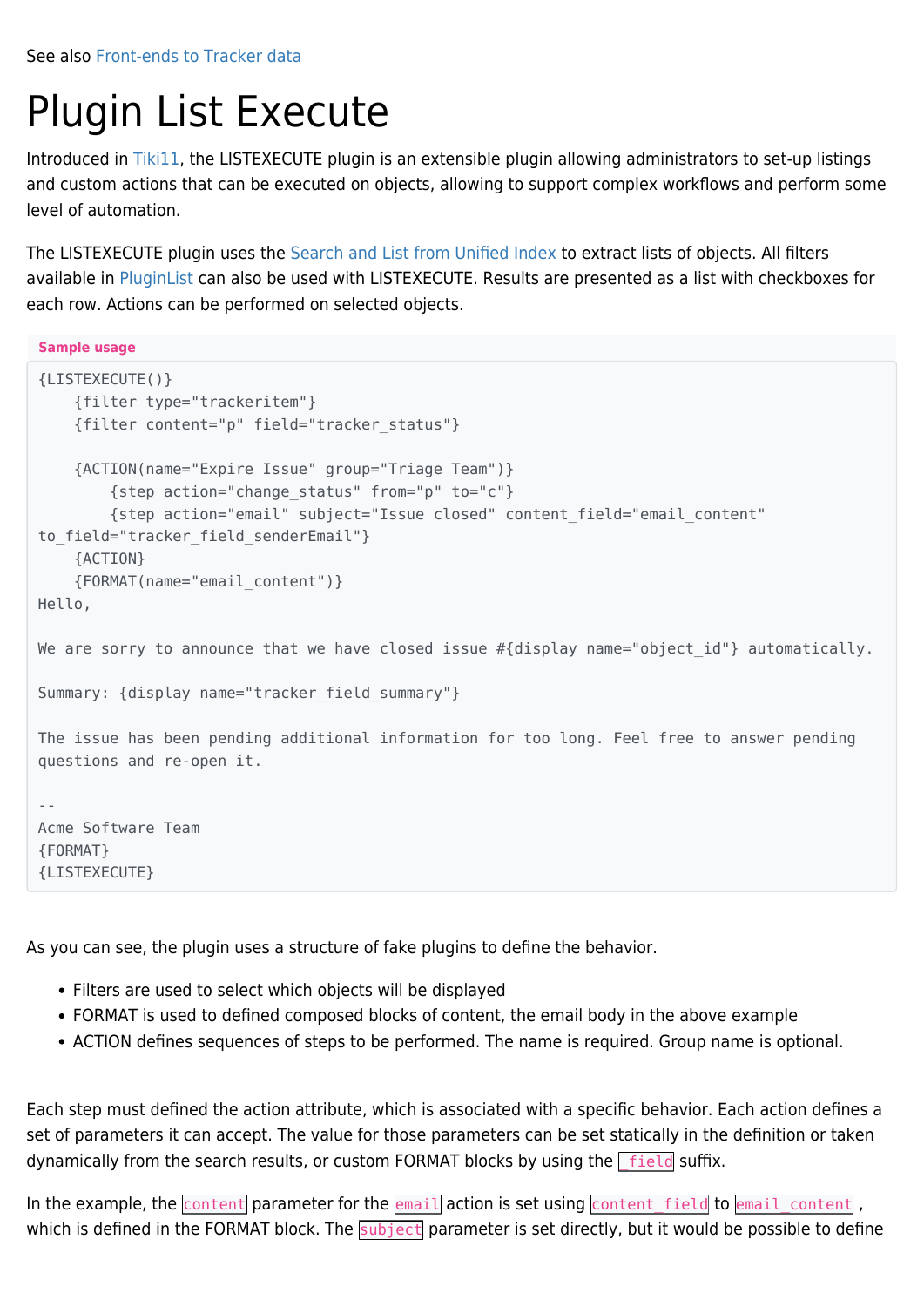a custom, dynamic subject using subject\_field. In the following snippet, the summary field is set directly into the email subject field :

**Sample usage: custom subject**

```
{ACTION(name="Expire Issue" group="Triage Team")}
         {step action="change_status" from="p" to="c"}
         {step action="email" subject_field="subject_content" content_field="email_content"
to field="tracker field senderEmail"}
     {ACTION}
     {FORMAT(name="subject_content")}
         Summary: {display name="tracker_field_summary"}
     {FORMAT}
```
Additionally, multiple fields can be provided.

- Using the **field coalesce** suffix: A comma-separated list of fields can be provided. The first non-empty field will be used.
- Using the  $\sqrt{\frac{field}}$  multiple suffix: A comma-separated list of fields can be provided. All non-empty fields will be provided. When used on a field that does not allow multiple values, the behavior will be the same as using coalesce.

## Actions

Fields with a  $\frac{1}{\sqrt{2}}$  sign allow multiple values to be provided using the  $\frac{1}{\sqrt{2}}$  field multiple suffix.

## change\_status

Applies to tracker items. Allows to change the status from one state to an other.

- object type : Taken directly from the search results
- **object\_id** : Taken directly from the search results
- tracker status : Taken directly from the search results. Used to validate the initial state before attempting to change the status.
- $\bullet$  from: Must be set, defined the initial state (o=open, p=pending, c=closed)
- $\bullet$   $\overline{\text{to}}$  : Must be set, defined the final state (o=open, p=pending, c=closed)

## delete

Removes the object from Tiki.

- object type : Taken directly from the search results
- . object id: Taken directly from the search results

Supported object types: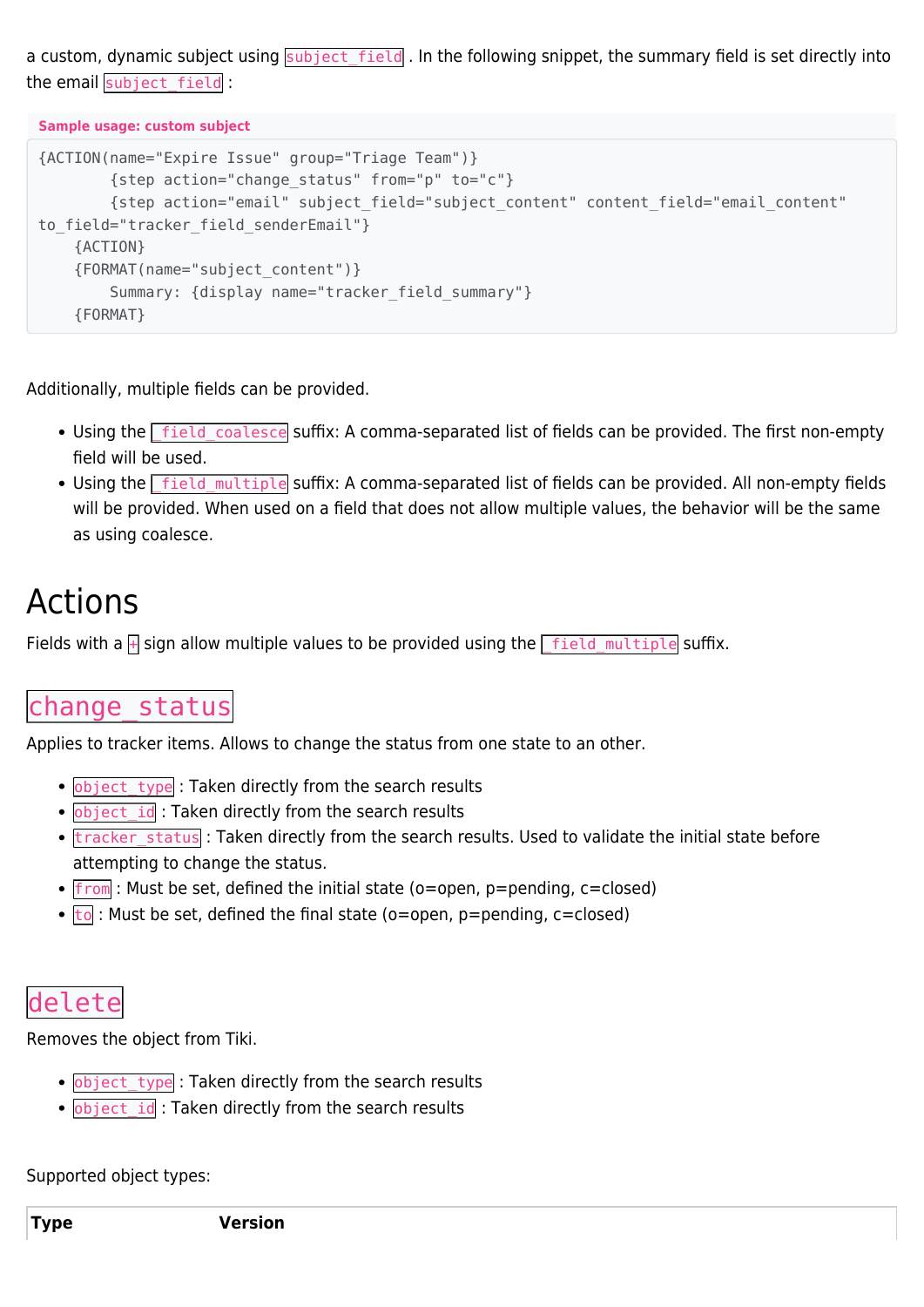| file        | Tiki12                                                       |
|-------------|--------------------------------------------------------------|
| trackeritem | Tiki18                                                       |
| aggregate   | Tiki18 - see PluginList for more info on aggregating results |

#### **Sample usage: delete**

```
{LISTEXECUTE()}
         {filter type="trackeritem"}
         {filter field="tracker_id" content="4"}
         {filter content="c" field="tracker_status"}
         {OUTPUT(template="table")}
                 {column label="First Name" field="contactFirstName"}
                 {column label="Last Name" field="contactLastName"}
{OUTPUT}
         {FORMAT(name="contactFirstName")}{display name="tracker_field_contactFirstName"
default=" " }{FORMAT}
         {FORMAT(name="contactLastName")}{display name="tracker_field_contactLastName"
default=" "}{FORMAT}
{ACTION(name="Delete closed items" group="Registered")}
                 {step action="delete"}
     {ACTION}
{LISTEXECUTE}
```
### email

Sends an email to the specified recipient.

- subject : Must be set.
- $\bullet$  to field (if email in a field of the tracker item) or to (if email in plain text) must be set as the recipient of the email message. Since Tiki18.4, you can indicate a user field in the  $\frac{1}{10}$  field

Optional fields:

- pdf page attachment : Since [Tiki17](https://doc.tiki.org/Tiki17), to be able to send pdf versions of wiki pages as email attachments.
- from\_field (or from): Since [Tiki18,](https://doc.tiki.org/Tiki18) to be able to set the **from** field of the email based on the email associated to a user field in the tracker
- cc field (or cc): Since [Tiki18](https://doc.tiki.org/Tiki18), like the from field above but for the cc of the email
- **bcc** field (or **bcc**): Since [Tiki18](https://doc.tiki.org/Tiki18), like the from field above but for the **bcc** of the email
- is html: Allow html content for the email body

If email value comes from field that are itemLink, itemList or DynamicItemList type you'll need to add the parameter text at the end of the permname.

```
tracker field email text instead of tracker field email
```
## filegal image overlay

Added in [Tiki17.](https://doc.tiki.org/Tiki17) Overlays some text on top of jpeg images attached to a tracker item which are stored in a file gallery.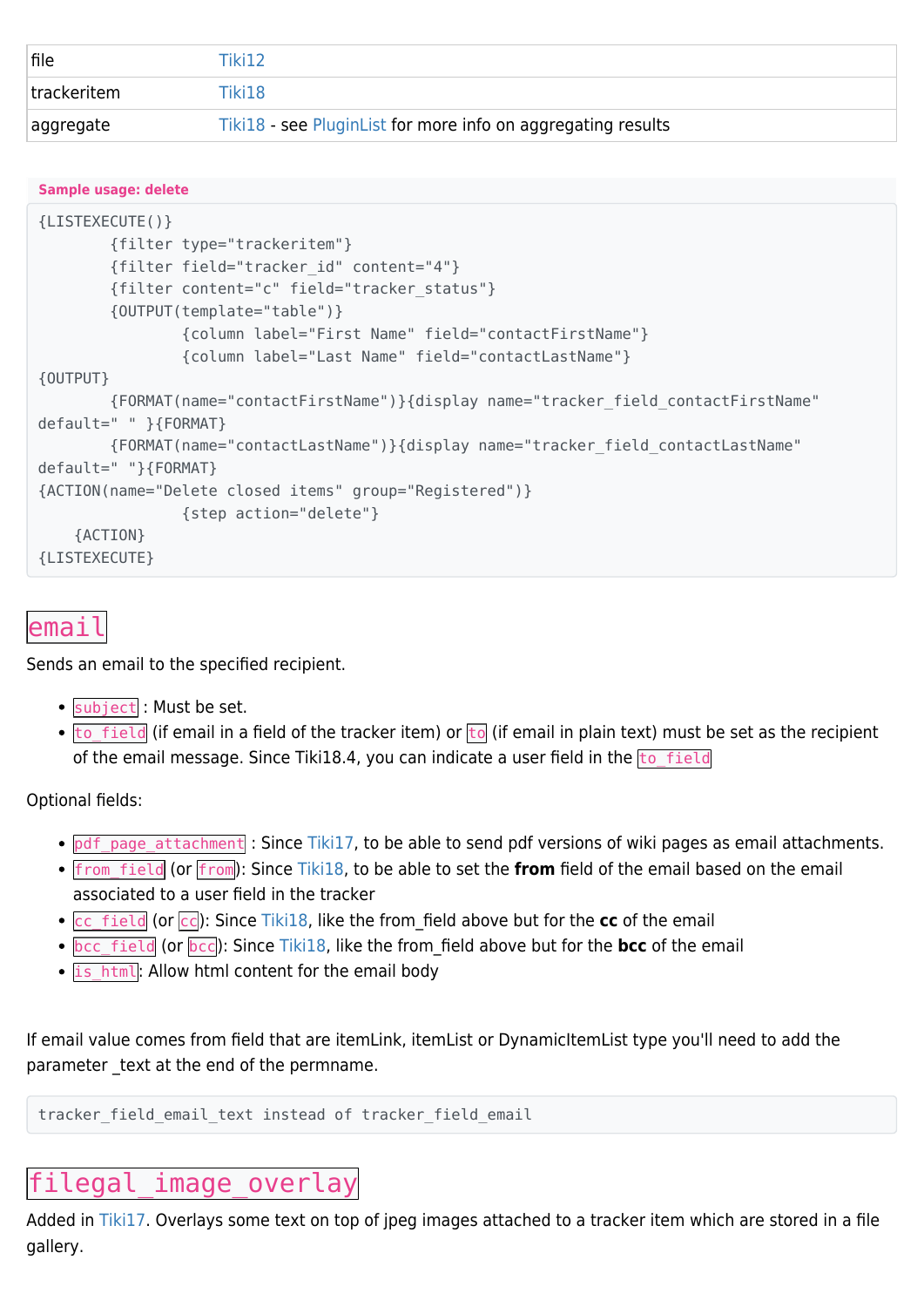Requirements:

```
# Ubuntu/Debian
sudo apt-get install imagemagick php-imagick
sudo service apache2 restart
# ClearOS/CentOS (install as root)
yum install ImageMagick
yum install [--enablerepo=remi] php-pecl-imagick
service httpd restart
```
#### Parameters:

- Field: Must be set. Permanent name of the tracker field where the file was uploaded to/selected in.
- $\bullet$   $\overline{\text{value}}$  : Must be set. Some key(s) from the available list below.

Replacement keys for filegal image overlay:

%file\_name% %file\_id% %parts\_filename% %parts\_extension% %gallery\_name% %gallery\_id% %tracker\_id% %item\_id% %field id% %field\_perm\_name% %field\_name% %exif\_date% %exif\_gps% %exif qps lat% %exif qps lon% %exif\_gps\_dms% %exif gps dms lat% %exif gps dms lon%

#### Example of usage:

```
{step action="filegal_image_overlay" field="_2PhotoAttachments" value="%exif_date% -
%exif_gps%"}
```
## filegal change filename

Added in [Tiki17.](https://doc.tiki.org/Tiki17) Renames files attached to a tracker item which are stored in a file gallery.

- **•** Field : Must be set. Permanent name of the tracker field where the file was uploaded to/selected in.
- **Value**: Must be set. Some key(s) from the available list below.
- $\cdot$  in place+ : Must be set. y/n. If y, the renamed file replaces the original file. If n, a new file version is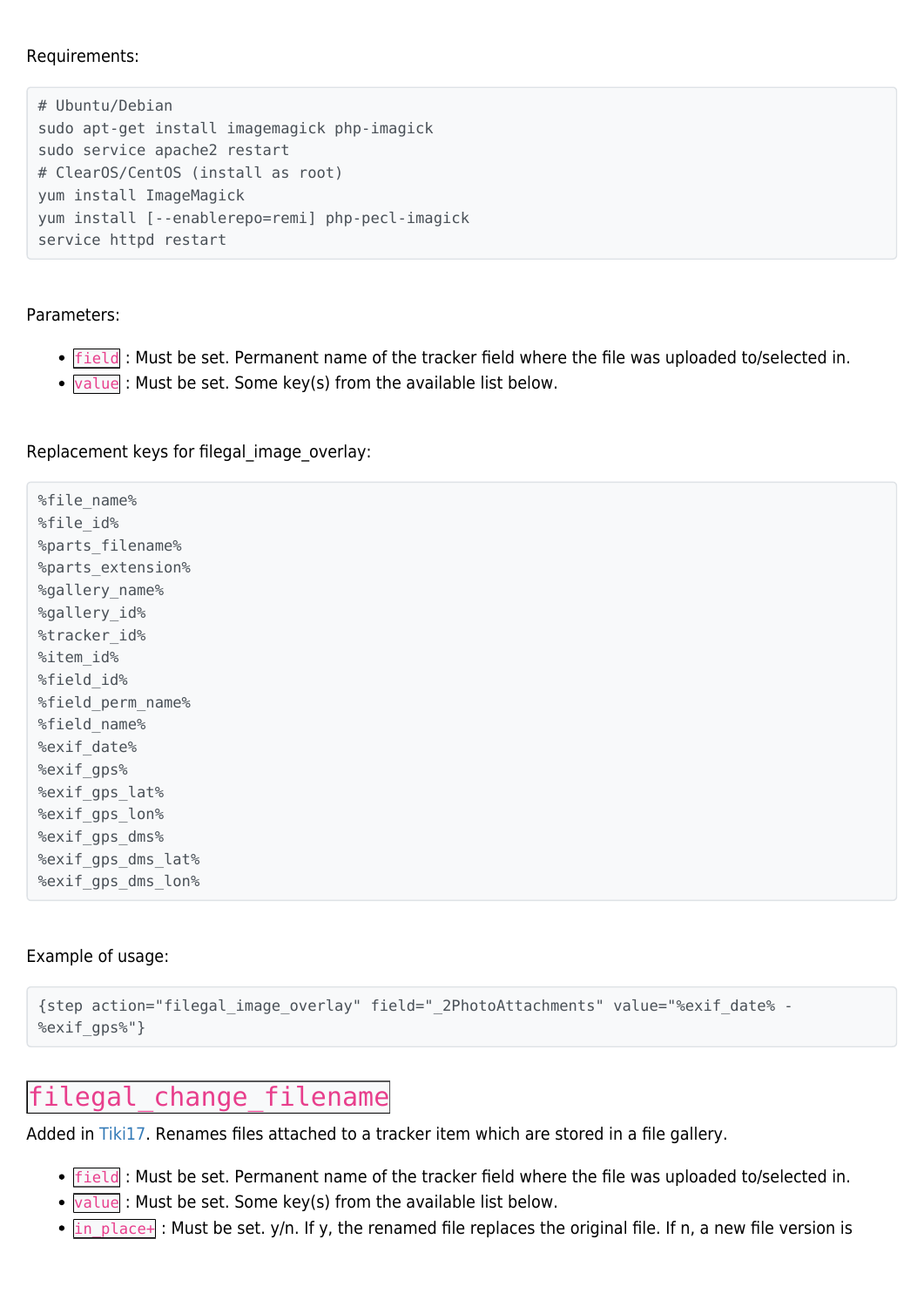created with the new filename, leaving the source file intact.

Replacement keys for filegal\_change\_filename:

%file\_name% %file\_id% %parts\_filename% %parts\_extension% %gallery\_name% %gallery id% %tracker\_id% %item\_id% %field id% %field\_perm\_name% %field\_name%

#### Example of usage:

```
{step action="filegal_change_filename" field="_2PhotoAttachments" value="%item_id%-%file_id%-
%file_name%" in_place="y"}
```
## File and Email

Emailing a link to the file is not currently possible via ItemsList field and it may be not advised (due to security and anti-spam consideration). Instead, you can insert a link to the file with the "&display" parameter to display an image or without to initiate a download (if required user must be logged), something like this to the email content:

```
http://your-tiki-site/tiki-download_file.php?fileId={display
name="tracker field picture"}&display
```
You may also consider to insert a link that will display your image or file or any other information. (see below)

## Dynamic Link in the Email

Thanks to [Wiki Argument Variables](https://doc.tiki.org/Wiki-Argument-Variables) it is possible to include a link to a page to display part of the information related to the object id or any wiki dynamic variable you set and that will display filtered tracker item information. It can also inforce security or add validation options (page to display the data may require login and it can be tracked)

IE: You want to display a member ID card that include text (name, adresse and a photo).

- 1. Enable "Wiki argument variables", Control Panel; Editing and Plugins; Wiki syntax (tikiadmin.php?page=textarea)
- 2. Create a page that will be used as template with a plugin List.
	- $\circ$  Set a plugin List with all the information you want to display including sorting and filtering
	- Add a filter on the variable like {filter field="object\_id" content=""} (you can name it how you want)
- 3. Set your plugin ListExecute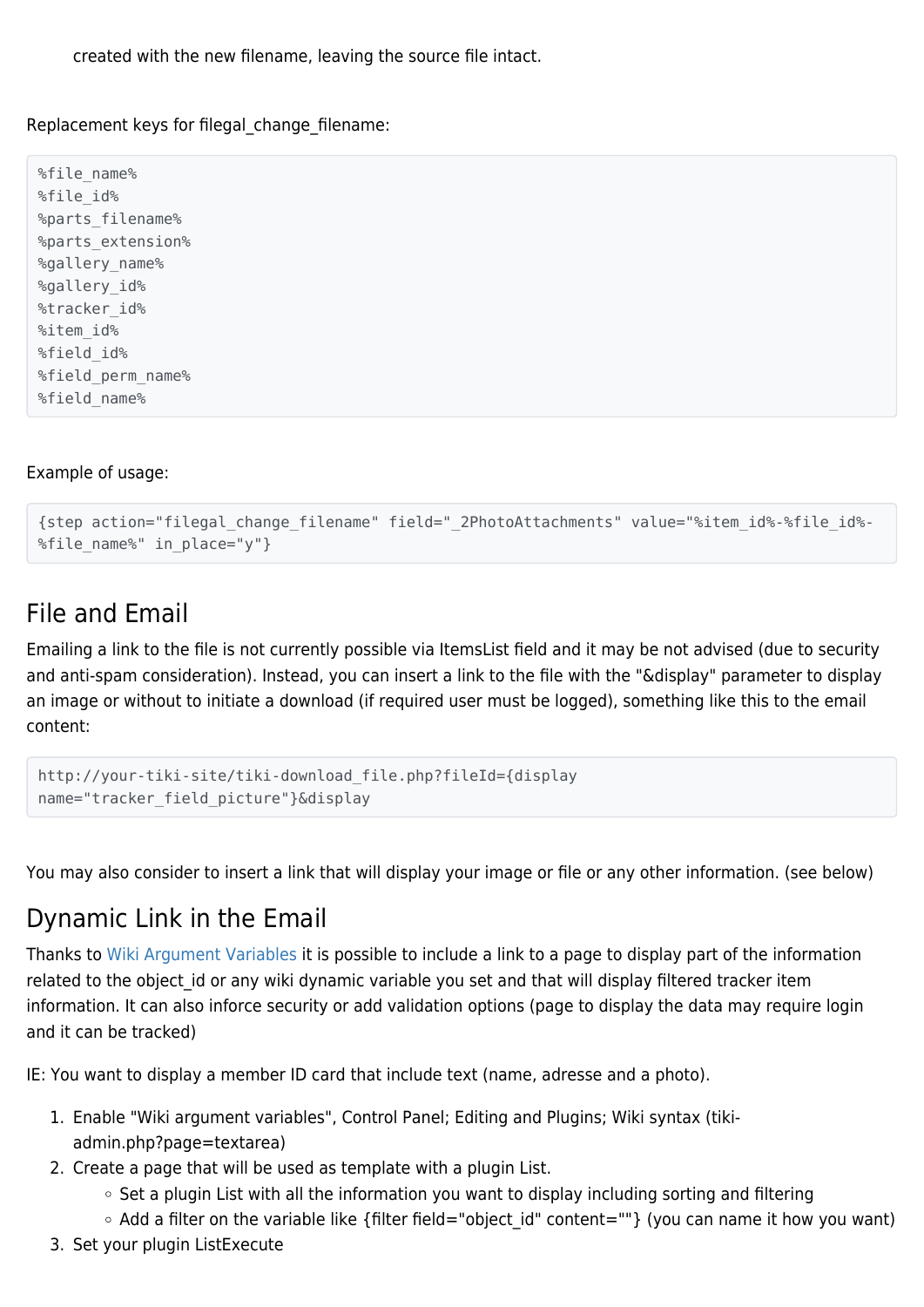$\circ$  Insert in the email content an url that will set the Wiki Argument Variables and send the value to your template to display the specific member item fields:

http://domain.com/memberIdCard?memberId={display name="tracker field memberid"}

This is one example and there are many ways for you to use it.

### snapshot

Added in [Tiki23:](https://doc.tiki.org/Tiki23)<http://sourceforge.net/p/tikiwiki/code/78296>

## tracker item clone

Added in [Tiki22](https://doc.tiki.org/Tiki22) New action tracker item clone has been added.

This gives the ability to clone one or more selected tracker items.

Cloning tracker items via ListExecute keeps auto-assigned UserSelector values instead of resetting that to none or current user.

The function was enhanced to allow emptying fields and to set a field with default value (like a date field)

### Cloning tracker item and resetting selected fields

In this sample we clone an item and modify some values of the new created item;

- Status is changed to "pending"
- Checkbox (productsboughtEmailSent, a flag) is reseted to 'n' using calc.
- Checkbox (productsboughtSMSSent, a flag) is reseted to 'n' using calc.
- Relation field (productsboughtPaymentId) is emptied
- Date field (productsboughtDate) is reseted to the default (today)

**Duplicate an item, change status, reset productsboughtDate to today (default) and reset the values of 3 fields using calculations and empty value**

```
{ACTION(name="Duplicate to date and reset fields")}
    {step action="tracker_item_clone"}
    {step action="change_status" from="o" to="p"}
    {step action="tracker_item_modify" field="productsboughtEmailSent" calc="(str n)"}
    {step action="tracker_item_modify" field="productsboughtSMSSent" calc="(str n)"}
    {step action="tracker_item_modify" field="productsboughtPaymentId" value=" "}
    {step action="tracker_item_modify" field="productsboughtDate"}
{ACTION}
```
### tracker\_item\_modify

Modifies a single field out of a tracker item.

- . object type : Taken directly from the search results
- . object id: Taken directly from the search results
- **field** : Must be set, permanent name of the field to modify, without the "tracker field " prefix at the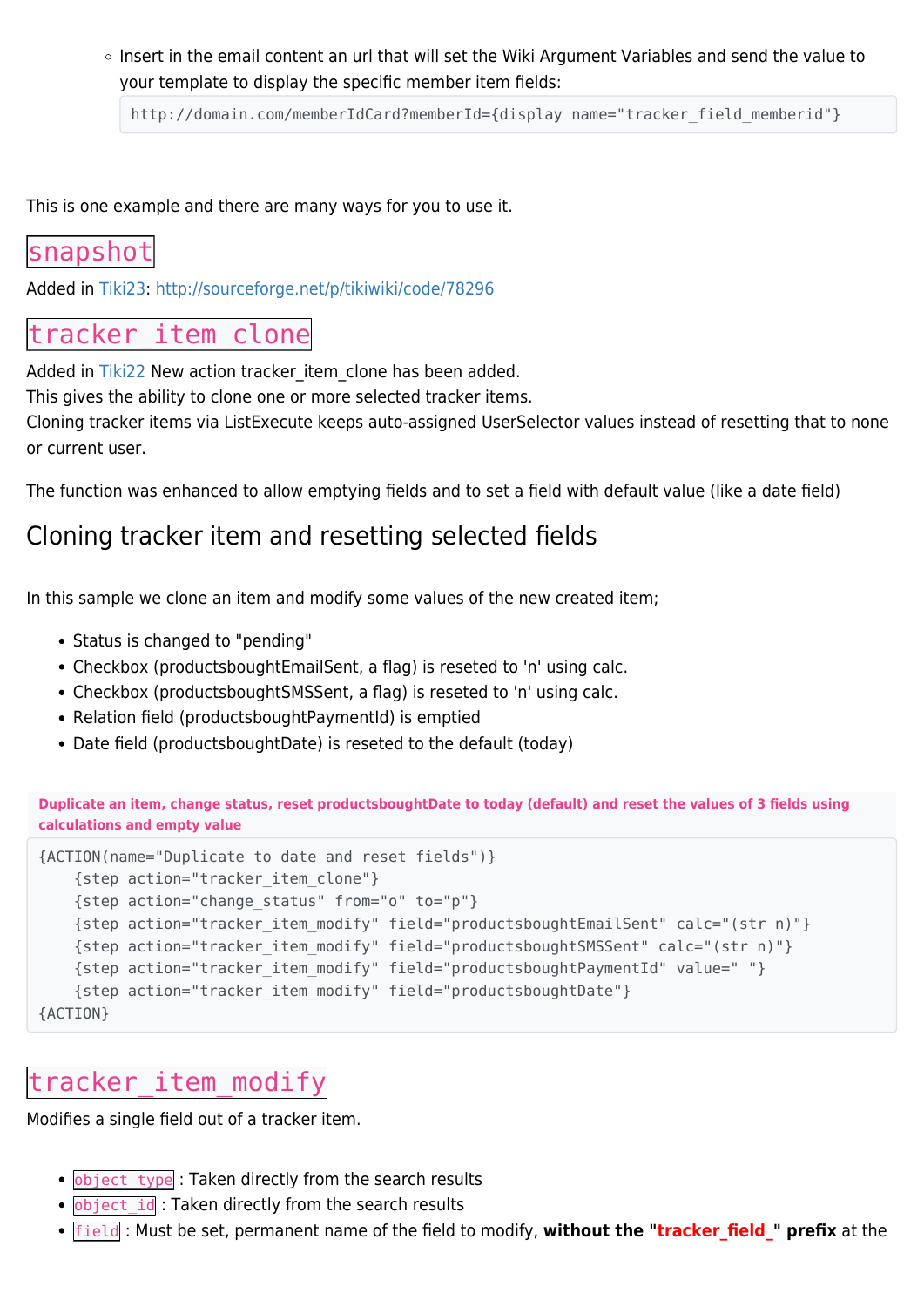permanent name.

- This is counterintuitive since elsewhere in the list plugin you need to set that prefix to the permanent names when filtering for those fields, etc, but this is the way it works as of version [Tiki](https://doc.tiki.org/Tiki15) [15.2](https://doc.tiki.org/Tiki15) in July 2016 .
- value : Optional, a value (value or calc) can be set for different fields as hardcoded string.
- calc :Optional (but either value or calc must be set, see above). target value, as a result of a mathematical calculation (based on the [Calculations](https://doc.tiki.org/Calculations) syntax, used also in the [Mathematical Calculation](https://doc.tiki.org/Mathematical-Calculation-Tracker-Field) [Tracker Field](https://doc.tiki.org/Mathematical-Calculation-Tracker-Field). check there the list of available functions and logic operators, etc).
- ignore errors (New in [Tiki21](https://doc.tiki.org/Tiki21) and backported to 20.3 and 18.6) allows modifications of items ignoring mandatory and other validation failures.

```
<sup>o</sup> {step action="tracker item modify" field="OwnerUser" ignore errors="y"}
```
- New in [Tiki20](https://doc.tiki.org/Tiki20) (and later backported to 19.2): add/ remove items This is useful for multivalue fields like User Selector, Category, Relation, Freetags, etc.
	- o Initial commit: <https://sourceforge.net/p/tikiwiki/code/68197>
	- Example:

```
{step action="tracker_item_modify" field="TimeSheetVisibleTo" add="rodrigo"}
{step action="tracker_item_modify" field="TimeSheetVisibleTo" add="jonny"}
{step action="tracker_item_modify" field="TimeSheetVisibleTo" remove="luci"}
```
To let the end user pick a value to be removed

```
{step action="tracker_item_modify" field="TimeSheetVisibleTo" method="remove"}
```
To let the end user pick a value to be added

{step action="tracker\_item\_modify" field="TimeSheetVisibleTo" method="add"}

To set directly a value (it will replace anything else)

{step action="tracker\_item\_modify" field="TimeSheetVisibleTo" value="Bernard"}

To exchange a value (as seen above) you can also use several action

```
{step action="tracker_item_modify" field="TimeSheetVisibleTo" add="jonny"}
{step action="tracker_item_modify" field="TimeSheetVisibleTo" remove="luci"}
```
### user group modify

Added in [Tiki24.](https://doc.tiki.org/Tiki24) This allow to assign (add) or unassigned (remove) a user.

You can specify param user="some user" or use user field="tracker field perm name" to get the user from the tracker field (user selector) of the item you execute the action against. Note that UserSelector tracker field can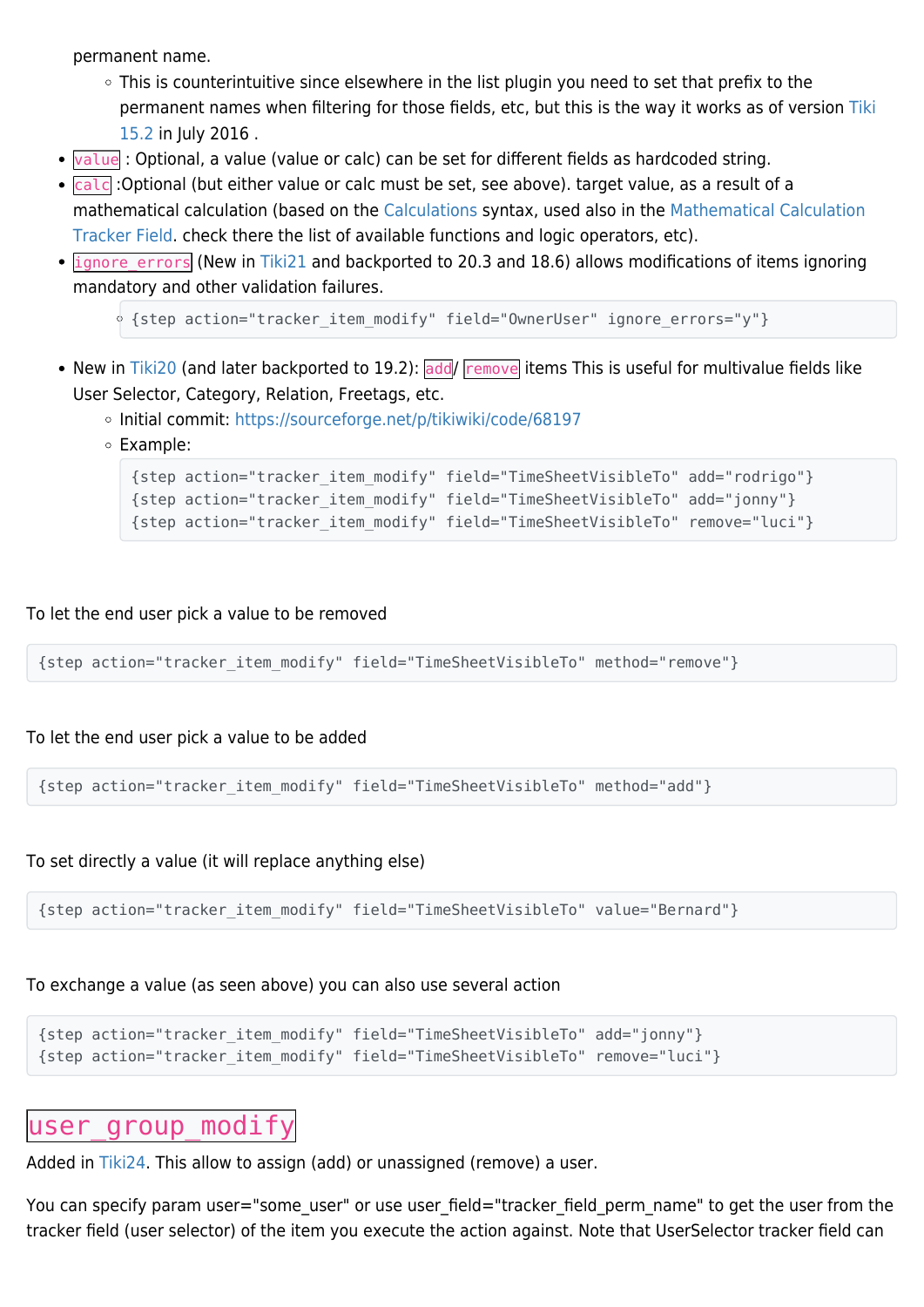hold multiple users, so the action will be executed on all of the stored users in that item.

The same permissions are enforced as the other places in the Tiki changing user groups - current user (the one logged when executing the action) should have permission to group add member or group remove member OR user should have permission to join group of the target group.

The table template (templates/search/list/table.tpl) has been updated to insert manually a value for a group.

## Assign or unassign a user to/from a group that you can enter in the list execute interface.

The field tracker field userid point to a user selector.

```
Assign user to a group
{ACTION(name="Assign user to group" group="Registered")}
     {step action="user_group_modify" user_field="tracker_field_userid" operation="add"}
{ACTION}
```
#### **un-assign user to a group**

```
{ACTION(name="Unassign user from group" group="Registered")}
     {step action="user_group_modify" user_field="tracker_field_userid" operation="remove"}
{ACTION}
```
### Assign or un-assign a user to/from a specific group

The field tracker field userid point to a user selector.

```
Assign user to the group Legal
```

```
{ACTION(name="Assign user to group" group="Registered")}
     {step action="user_group_modify" user_field="tracker_field_userid" add="Legal"}
{ACTION}
```
#### **Assign user to the group Legal**

```
{ACTION(name="Unassign user from group" group="Registered")}
     {step action="user_group_modify" user_field="tracker_field_userid" remove="Legal"}
{ACTION}
```
## wiki approval

Marks the page as approved.

- object\_type : Taken directly from the search results
- · **object\_id** : Taken directly from the search results
- . wiki approval state : Taken directly from the search results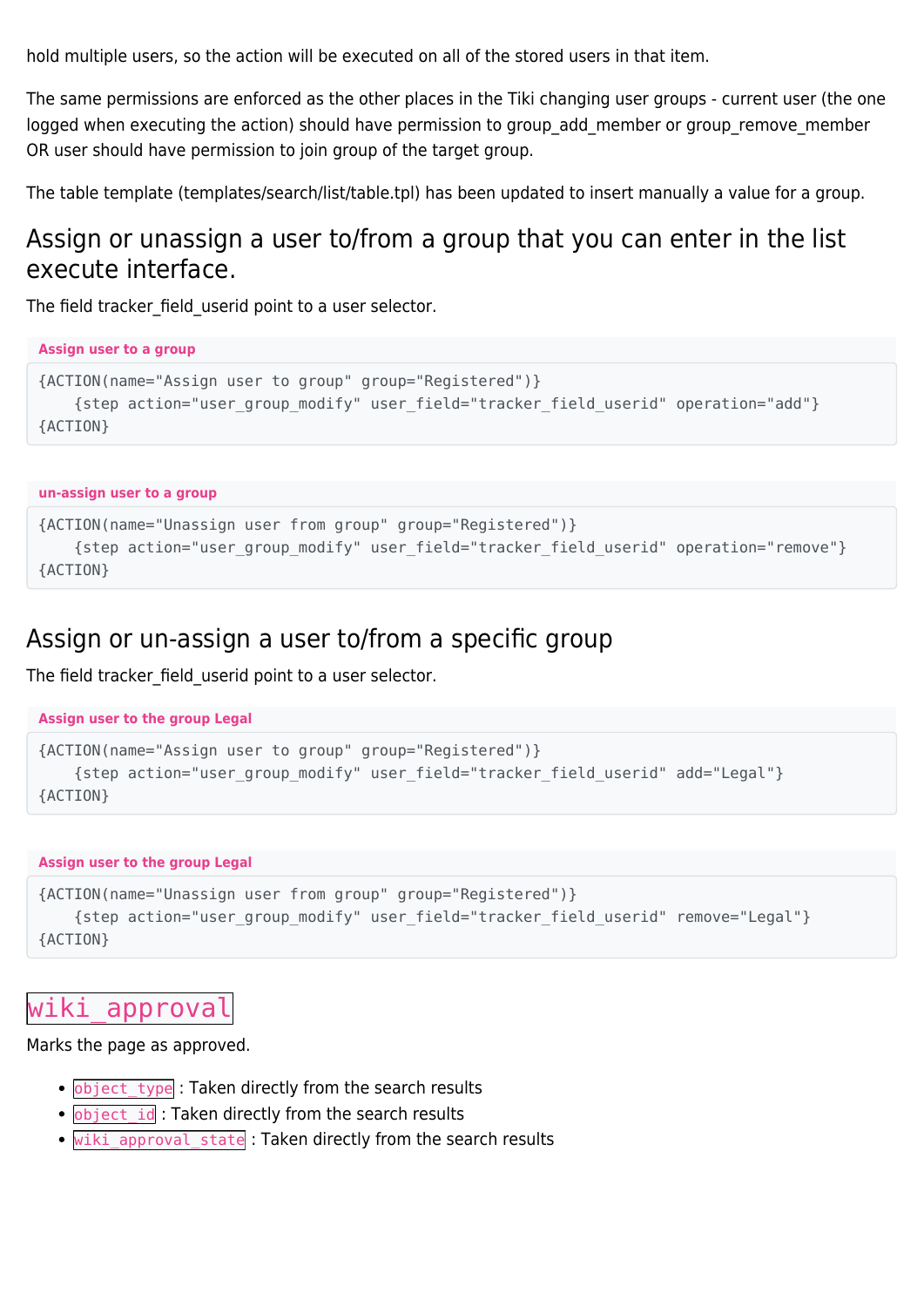## Batch processing

You may want to use this plugin to automate jobs on your site. To do so, you can use the command line cURL tool to post a request to the page. Or since [Tiki17,](https://doc.tiki.org/Tiki17) the action can be run through [console.php](https://doc.tiki.org/Console) avoiding to use http authentication and the credentials in clear in the command line.

Before Tiki17:

```
curl "http://example.com/YourActionPage" --form "list_action=ActionName" --form
"objects~0=ALL"
```
If your action requires elevated access rights, you can enable HTTP Basic Authentication in Tiki, create a user in tiki with enough permissions to run the action from listexecute, and use the authentication options in curl, so that the command would be like:

```
curl -u myusername:mypassword "http://example.com/YourActionPage" --form
"list_action=ActionName" --form "objects~0=ALL"
```
Since [Tiki15](https://doc.tiki.org/Tiki15) - Backported from [Tiki17:](https://doc.tiki.org/Tiki17)

php console.php list:execute "Page Name" "Action Name"

If you see this type of error message:

```
[root@server]# php console.php list:execute "Batch Sync Users" "SyncUsersTrackers"
Command not available at this stage. Complete required installation steps.
[root@server]#
```
You may need to update the database schema first, with the usual:

[root@server]# php console.php d:u

## Automatisation using Tiki Scheduler

Since [Tiki17](https://doc.tiki.org/Tiki17) you can use Tiki [Scheduler](https://doc.tiki.org/Scheduler) to automatise plugin List Execute actions.

Note if you use the url parameter you have to use a shell command and curl;

```
curl -u admin:12345
"http://example.com/tiki-index.php?page=Expiration-Notification&alert=1&days=30" --form
"list action=Alert" --form "objects~0=ALL"
```
Since [Tiki18](https://doc.tiki.org/Tiki18) you can use the url parameter with the console command;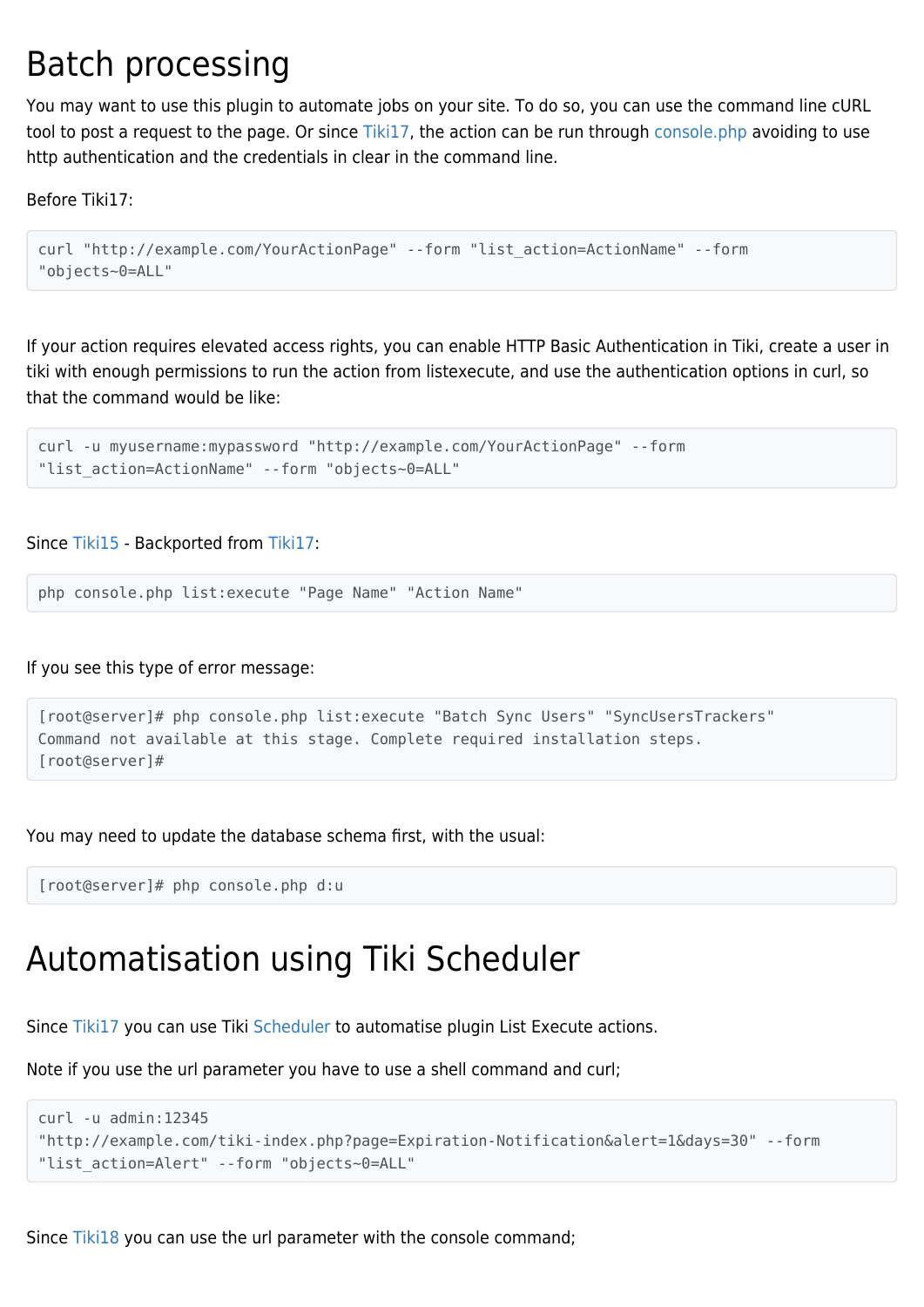If you use tracker fields output with Email action and it contains relative links (to tracker items, for example), you can work around it from [Tiki18,](https://doc.tiki.org/Tiki18) this way:

HTTP HOST=domain.com php console.php list:execute WikiPage ActionName

## **Output**

Since [Tiki16](https://doc.tiki.org/Tiki16) (backported to [Tiki 15.3](https://doc.tiki.org/Tiki15) ) you can use the same syntax to define columns, output, alternative results, etc, as it's possible with [PluginList](https://doc.tiki.org/PluginList) to customize the columns you want to display for each record shown.

You can see and play with a working example by means of [applying the profile](https://doc.tiki.org/Profiles) [Execute on List](http://profiles.tiki.org/Execute%20on%20List).

## See also

This plugin can also be used in [Flagged Revisions](https://doc.tiki.org/Flagged-Revisions) or [Files Tracker Field](https://doc.tiki.org/Files-Tracker-Field)

## Some examples

## Modify the value of a tracker field

In this case we set the value of the dropdown tracker field "paymentsStage" from anything it was (empty or a different value) to "Completed". As per Tiki23, note that this is hardcoded string, meaning that even if the value doesn't exist in the dropdown options it will be set as is.

{step action="tracker\_item\_modify" field="paymentsStage" value="Completed"}

## Display a list base on expiry date, with mass action to send an email

Before Tiki17:

In this sample we used a tracker with a field "endDate" (contract expiration), a flag field "alert1Sent" to set if the email was sent or not yet (so it move away the item from this list if it was sent), a field "email to" to set to who should be send the alert email.

In the listExecute plugin we list all the contract where "endDate" is in the date range we want (30 days from now) and where the field "alert1Sent" is not equal to "y".

The output give us a display of the results. This to test and monitor that all work ok or to manually select items on which the action will be applied.

In the format we add the listExecute action and steps. Step 1 will set the "alert1Sent" flag to "y" (so the item will be move away from list and the email won't be sent each time action is initiate). Step 2 will send an email with a proper subject and body (set below) to "alertTo" destination mail.

Note: I tried to add a variable in the subject like the "contractTitle" or "objectId" but it is not working.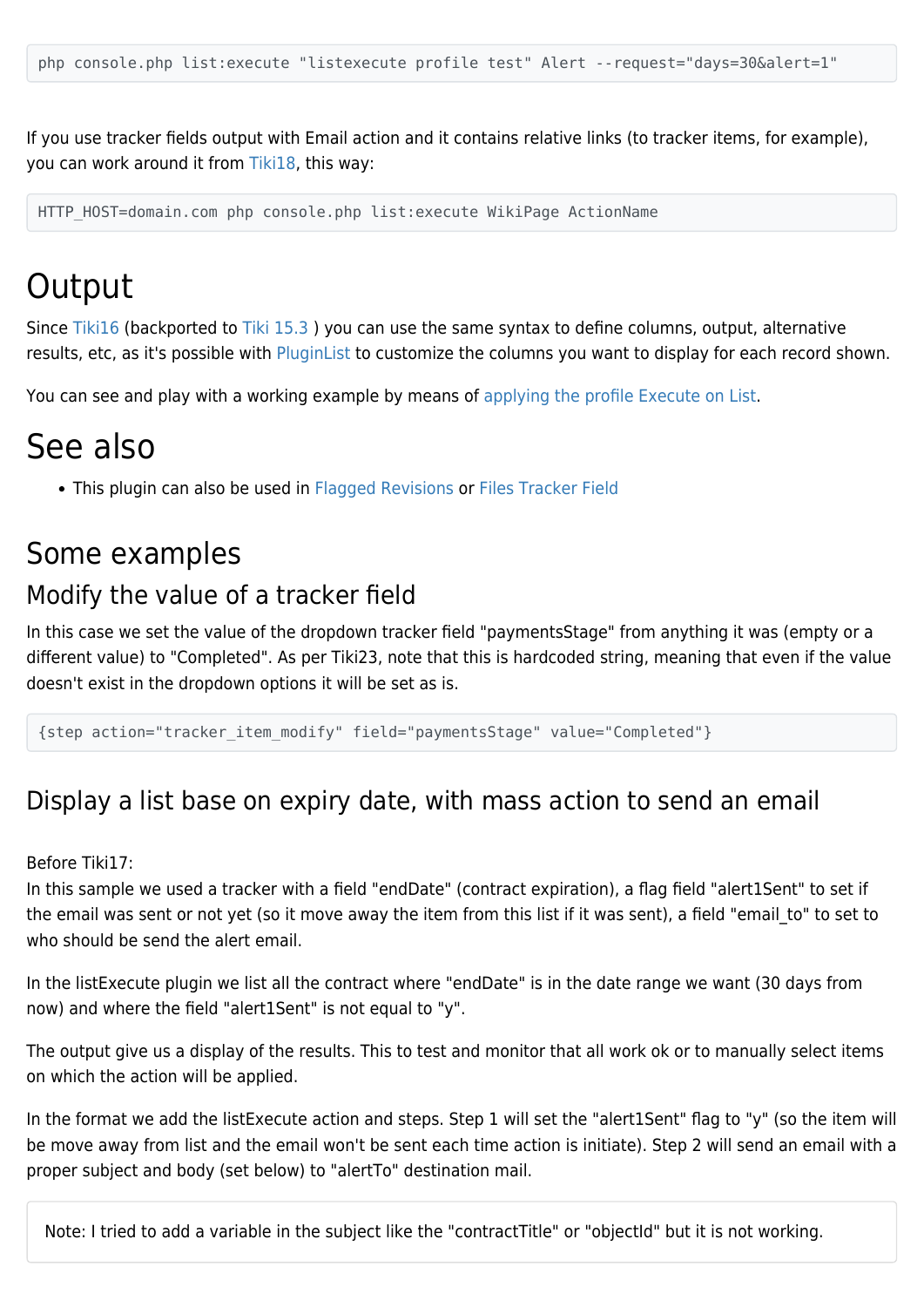Also in the format we have the "email content", the body of your email that work fine with text and variables.

```
{LISTEXECUTE()}
  {filter field="tracker_id" content="4"}
  {filter type="trackeritem"}
  {filter range="tracker_field_endDate" from="now" gap="2592000"}
  {filter field="tracker_field_alert1Sent" content="NOT y"}
  {sort mode="tracker_field_endDate_asc"}
{OUTPUT(template="table")}
  {column label="Contract Title" field="contract_title" mode="raw"}
  {column label="Contract Expiration" field="contract_exp"}
  {column label="To" field="email_to"}
{OUTPUT}
{FORMAT(name="contract_title")}{display name="tracker_field_contractTitle"
format="objectlink"}{FORMAT}
{FORMAT(name="contract_exp")}{display name="tracker_field_endDate" format="date"
default=""}{FORMAT}
{FORMAT(name="email_to")}{display name="tracker_field_alertTo" default=""}{FORMAT}
  {ACTION(name="Alert 1")}
         {step action="tracker_item_modify" field="alert1Sent" value="y"}
         {step action="email" subject="Contract expiration alert" content_field="email_content"
to_field="tracker_field_alertTo"}
  {ACTION}
  {FORMAT(name="email_content")}
Hello,
This is an automatic email from the Tiki Contract Management system.
The contract {display name="tracker field contractTitle"} will expire in 30 days from now.
You can check the item at: http://example.org/tiki-view tracker item.php?itemId={display
name="object_id"}
--
Signature
{FORMAT}
{LISTEXECUTE}
```
You can use this page manually (opening the page and checking item then applying action) or you can set a cronjob (like explained above).

#### Using a cronjob to automatise the alert email process

To use this listExecute within a cronjob you need to go to "tiki-admin.php?page=login" and to enable "HTTP Basic Authentication" (Preference name: login http basic). Then in a terminal you can use the following;

```
curl -u admin:adminpassword "http://example.org/YourActionPage" --form
"list_action=ActionName" --form "objects~0=ALL"
```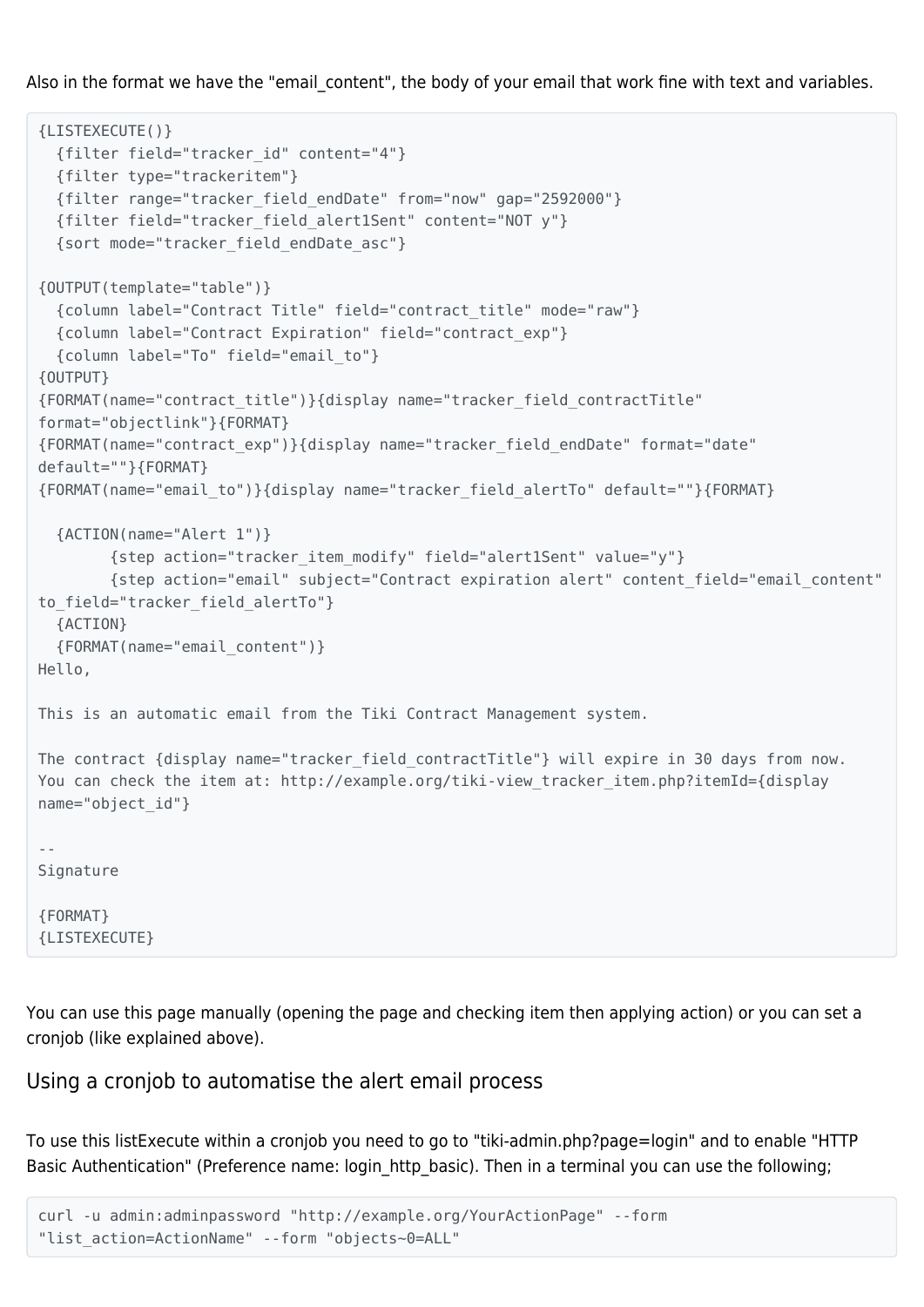## List of all tickets, with mass action to re-open

```
{LISTEXECUTE()}
     {filter content="4532 4512 2919" field="object_id"}
     {filter type="trackeritem"}
     {ACTION(name="Re-open")}
         {step action="change_status" from="c" to="o"}
     {ACTION}
{LISTEXECUTE}
```
### Display open items with empty date + set current timestamp or change category + change status

The syntax below for filtering on empty fields (exact="") assumes you are using MYSQL as [unified search index](https://doc.tiki.org/Search-and-List-from-Unified-Index) [engine.](https://doc.tiki.org/Search-and-List-from-Unified-Index)

```
{LISTEXECUTE()}
         {pagination max=25}
     {filter type="trackeritem"}
     {filter content="6" field="tracker_id"}
     {filter content="o" field="tracker_status"}
     {filter field="tracker_field_trAppMyApprovalDate" exact=""}
     {ACTION(name="Add my pre-approval + change tracker item status from Open to Pending"
group="Registered")}
         {step action="tracker_item_modify" field="trAppMyApprovalDate" calc="(date)"}
         {step action="change_status" from="o" to="p"}
     {ACTION}
         {ACTION(name="Set ApprovalStatus as Denied + change tracker item status from Open to
Closed" group="Registered")}
         {step action="tracker_item_modify" field="trAppApprovalStatus" value="4"}
         {step action="change_status" from="o" to="c"}
     {ACTION}
{LISTEXECUTE}
```
## Display custom columns with table sorter and inline edition

Example taken from the profile [Execute on List.](http://profiles.tiki.org/Execute%20on%20List)

```
Display custom columns with table sorter and inline edition
{LISTEXECUTE()}
    {filter type="trackeritem"}
     {filter content="1" field="tracker_id"}
     {filter content="o OR p" field="tracker_status"}
     {filter content="NOT " field="tracker_field_trAppApprovalDate"}
{sort mode="tracker_field_trAppID_asc"}
{OUTPUT(template="table")}
     {column field="trAppID" label="ID" mode="raw"}
     {column field="trAppEmail" label="Email" mode="raw"}
```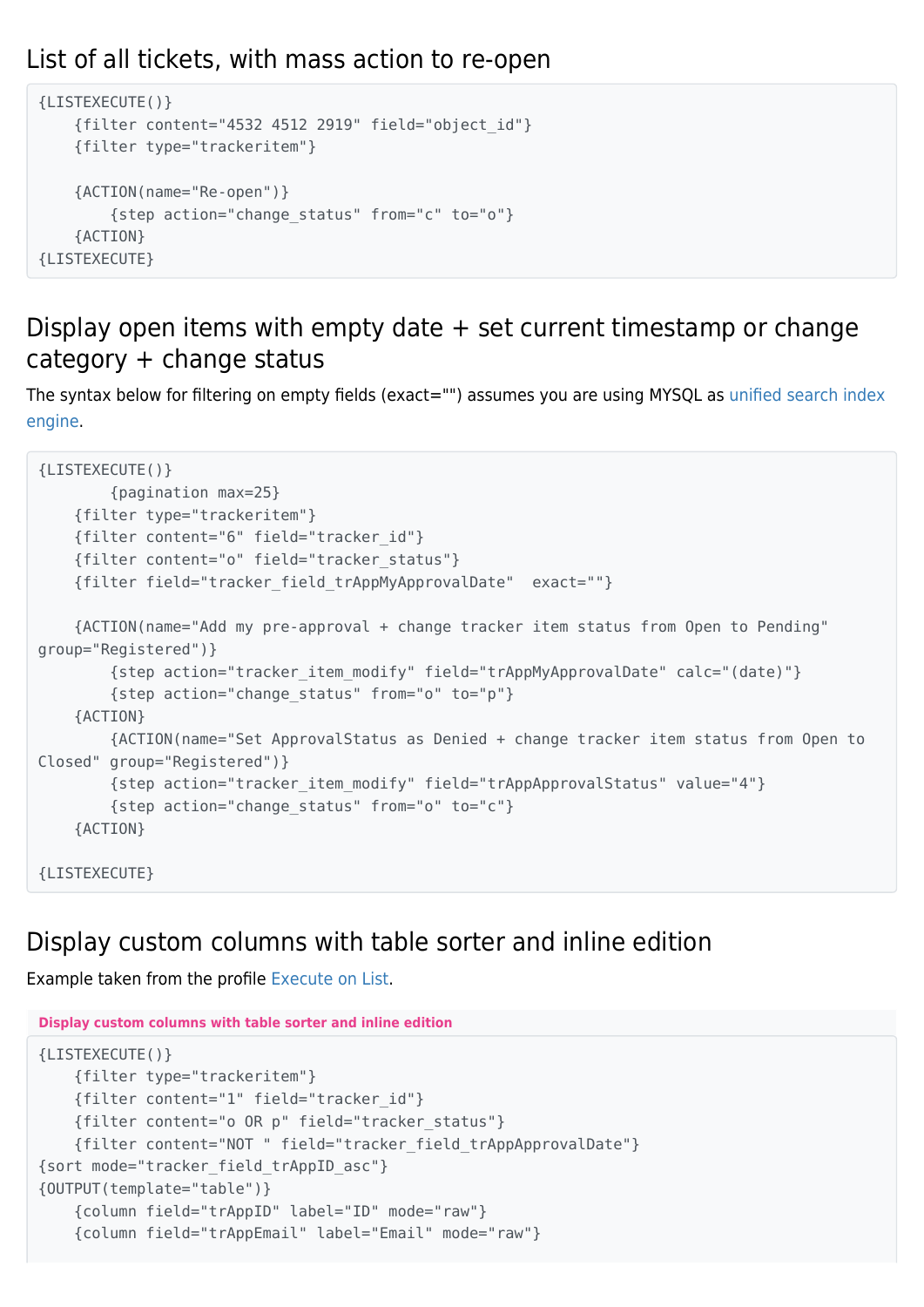```
 {column field="trAppFullName" label="Full Name" mode="raw"}
     {column field="trAppGCPreApprovalDate" label="GC Pre-approval" mode="raw"}
     {column field="trAppCEOPreApprovalDate" label="CEO Pre-approval" mode="raw"}
     {column field="trAppYouCanTradeUntil" label="You can trade until" mode="raw"}
     {column field="trAppApprovalDate" label="Approval date" mode="raw"}
     {column field="trAppApprovalStatus" label="Approval status" mode="raw"}
         {tablesorter server="n" sortable="y"
tsfilters="type:nofilter|type:nofilter|type:text|type:text|type:date;format:yy-mm-
dd|type:date;format:yy-mm-dd|type:date;format:yy-mm-dd|type:date;format:yy-mm-
dd|type:dropdown" tscolselect="critical|critical|4|6|6|2|6|5"}
{OUTPUT}
         {FORMAT(name="trAppID")}{display name="tracker_field_trAppID" format="objectlink"
default=""}{FORMAT}
        {FORMAT(name="trAppEmail")}{display name="tracker_field_trAppEmail"
default=""}{FORMAT}
         {FORMAT(name="trAppFullName")}{display name="tracker_field_trAppFullName"
default=""}{FORMAT} {FORMAT(name="trAppGCPreApprovalDate")}{display
name="tracker_field_trAppGCPreApprovalDate" format="datetime" default=""}{FORMAT}
         {FORMAT(name="trAppCEOPreApprovalDate")}{display
name="tracker field trAppCEOPreApprovalDate" format="datetime" default=""}{FORMAT}
         {FORMAT(name="trAppYouCanTradeUntil")}{display
name="tracker field trAppYouCanTradeUntil" format="datetime" default=""}{FORMAT}
         {FORMAT(name="trAppApprovalDate")}{display name="tracker_field_trAppApprovalDate"
format="datetime" default=""}{FORMAT}
         {FORMAT(name="trAppApprovalStatus")}{display name="tracker_field_trAppApprovalStatus"
format="trackerrender" default=""}{FORMAT}
{ALTERNATE()}{TR()}There are no requests pending your processing.{TR}{ALTERNATE}
     {ACTION(name="Set as APPROVED + send email + close item status" group="Registered")}
         {step action="tracker_item_modify" field="trAppApprovalStatus" value="2"}
         {step action="change_status" from="p" to="c"}
         {step action="email" subject="Request Approved" content_field="email_content_approved"
to field="tracker field trAppEmail"}
         {step action="email" subject="Request Approved"
content_field="email_content_cs_approved" to="info@example.com"}
     {ACTION}
     {ACTION(name="Set as DENIED + send email + close item from pending status"
group="Registered")}
         {step action="tracker_item_modify" field="trAppApprovalStatus" value="3"}
         {step action="change_status" from="p" to="c"}
         {step action="email" subject="Request Denied" content_field="email_content_denied"
to field="tracker field trAppEmail"}
     {ACTION}
     {ACTION(name="Set as DENIED + send email + close item from open status"
group="Registered")}
         {step action="tracker_item_modify" field="trAppApprovalStatus" value="3"}
         {step action="change_status" from="o" to="c"}
         {step action="email" subject="Request Denied" content_field="email_content_denied"
to field="tracker field trAppEmail"}
    {ACTION}
     {FORMAT(name="email_content_approved")}
Dear {display name="tracker_field_trAppFullName" format="trackerrender"}
```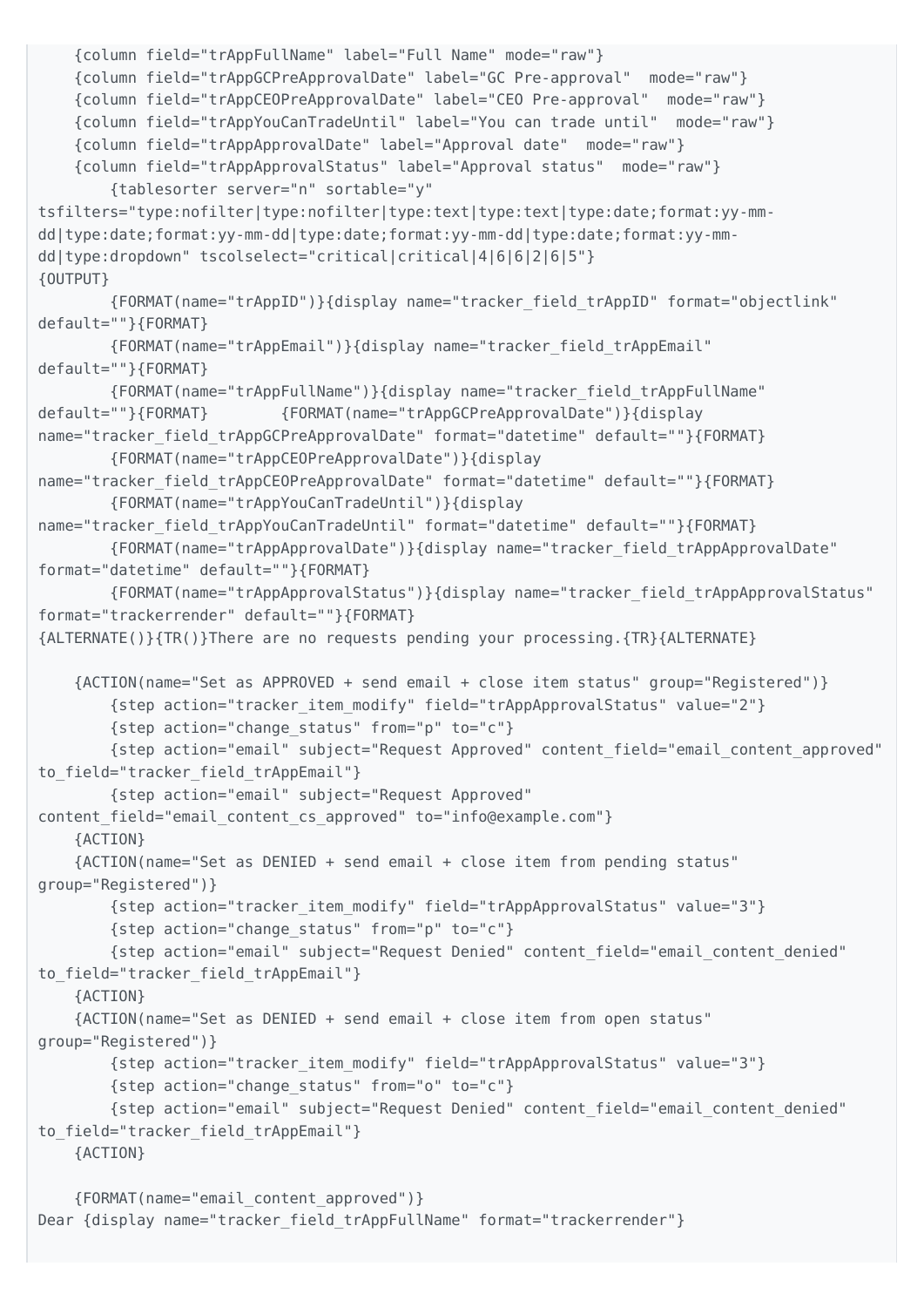```
Your request (internal Id #{display name="tracker field trAppID"}, submitted on {display
name="creation date" format="datetime"}) has been approved.
Yours sincerely,
--
ACME Ltd.
Platform to Request XXX
http://example.com
{FORMAT}
{FORMAT(name="email_content_denied")}
Dear {display name="tracker_field_trAppFullName" format="trackerrender"}
Your request submitted on {display name="creation_date" format="datetime"} is not approved.
Please contact acme@example.com for more information.
Yours sincerely,
--
ACME Ltd.
Platform to Request XXX
http://example.com
{FORMAT}
{FORMAT(name="email_content_cs_approved")}
Dear Management Department,
Please find below details from a person who has been approved a request in ACME Ltd.:
{FANCYTABLE(head="Name of Employee (Employee ID) | Request Date | Approval Date | Last
Exercise Date")}
{display name="tracker_field_trAppFullName" format="trackerrender"} | {display
name="creation date" format="date"} | {display name="tracker field trAppApprovalDate"
format="date" default=""} | {display name="tracker_field_trAppYouCanTradeUntil"
format="datetime" default=""}
{FANCYTABLE}
''Please note that Last Window Open Date is {display
name="tracker_field_trAppTradingPeriodEndDate" format="raw" default=""}''
If you have any questions, please contact acme@example.com .
Yours sincerely,
--
ACME Ltd.
Platform to Request XXX
http://example.com
{FORMAT}
{LISTEXECUTE}
```